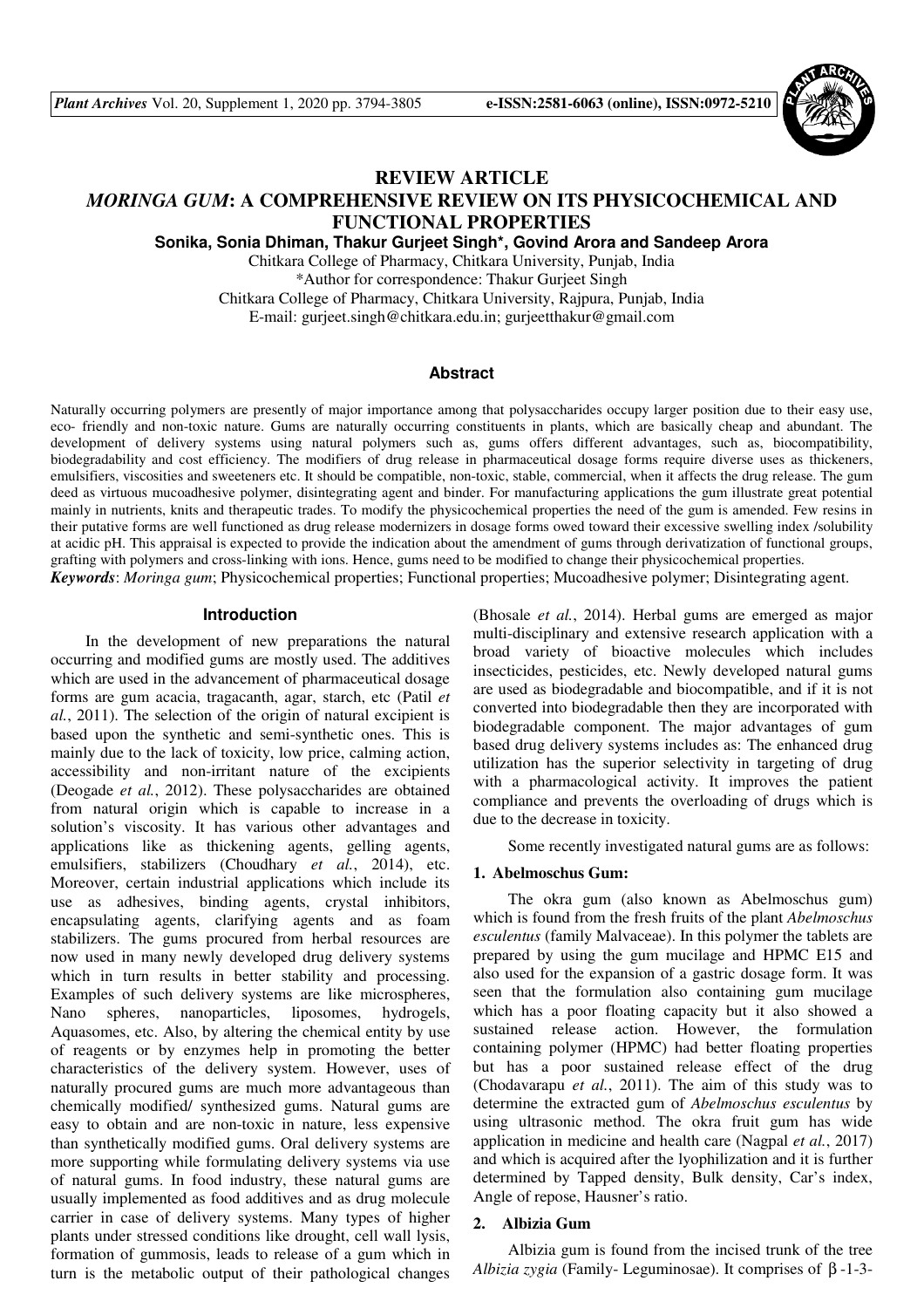linked D Galactose units with certain β 1-6-linked D-Galactose units. The promising substitute for the gum Arabic which is used as natural emulsifier in pharmaceutical (Ashton *et al.*, 1975; US National Academy of Sciences., 1979) and manufacturing industry. Moreover, it is used as coating material, binding agent in tablet formulation and also in food industry (Odeku *et al.*, 2005). The current studies of gums are used in the tablet formulation by using binding agent which have quicker onset of action and improved the properties which is associated with gelatin BP. This gum used in the tablet manufacturing which improve the dissolution times and have a high mechanical strength in rate release of drug delivery system (Oluwatoyin *et al.*, 2005).

### **3. Carob gum**

Locust bean gum (LBG) (also known as carob gum) is found from the developed endosperm of seeds from the carob tree *Ceratonia siliqua* (family: Leguminosae). The gum contains D-galactose, D-mannoglycan pentane, proteins and cellulose. In this research, Locust Bean Gum (LBG) is used for the controlled drug delivery system and by using various extraction techniques LBG were removed from seeds. The physicochemical properties were evaluated for gums. The ash content was found to be 1.94% and protein content around 6.65% when determined by water extraction gum. Also the value of acid-insoluble ash was around 3.58% and 44.17 and of foreign substances by HCL extraction gum method. Thus it was concluded that the  $H_2SO_4$  extraction technique was much more considerable and effective than water and HCl extraction method. The quality of gum obtained by  $H_2SO_4$ was good and functional (Küçüköner *et al.*, 2015).

### **4. Honey Locust Gum**

The gum is found from the seeds of the plant *Gleditsia triacanthos* (family: Leguminosae). The constituents of this gum involve the seed which consist of the fibers, vitamins, proteins, carbohydrates and fats. By the wet granulation method the honey locust gum formed by the matrix tablets at different concentrations as (5% and 10%) (Unerand *et al.*, 2004).

### **5. Tara Gum**

The biological source of this Tara gum is *Caesalpinia spinose* which is obtained from the endosperm of seed (family: Leguminosae or Fabaceae).The gum mainly contains galactomannans. The major application of the gum is that it acts as carrier in the formulation of emulsions, gastro retentive system for the controlled release of the tablets which mainly occur due to the swelling of the gum (Zeng *et al.*, 2007).

# **6. Almond Gum**

Almond gum is procured from the tree *Prunus amygdalus* (family: Rosaceae). The main chemical constituents of this gum consist of D-mannose, aldobionic acid, L-arabinose and L-galactose and further contains the dissimilar components which have the pharmaceutical agents such as the coagulating agent, glazing agent, blending agent, stabilizers, gelling agent, thickening agent, suspending agent, epoxy resin, etc. Moreover,

The objective of this following research site is oral drug delivery system in which the almond gum is much more beneficial for the tablet formulation. The current study revealed that the gums are used for the preparation of uncoating dosage form (Sarojini *et al.*, 2010) and particularly the drug used cefopodoxime proxetil which enhances the bioavailability. Different parameters were evaluated for the formulated globules which comprise of particle size, surface topology, buoyancy properties, micrometric properties, percentage drug efficiency, and invitro drug release studies. This study concluded that the invitro drug release (68.12%) enhanced the gum formulation and its bioavailability with specific time of 12 hours (Sarojini *et al.*, 2016).

### **7. Cashew Gum**

Cashew gum is the exudate from the stem bark of *Anacardium occidentale* (family: Anacardiaceous). The chemical constituents of the gum includes glucose, rhamnose, galactose, glycolic acid, arabinose with additional residues such as sugar, which comprises of glucuronic acid, D-galactose, L- arabinose , L-rhamnose etc. The research is intended at generating gum from cashew tree latex, which can act as auxiliary for gum Arabic. The technique used contain drying and size decrease of the exudates gum, sieving of the gum to eliminate impurities, dissolution of the gum in distilled water, filtration to eliminate polysaccharide surplus and finally concentration and stability of the gum. The pH and Viscosity on adding of various percentage concentration of stabilizing agent were determined. The gum can be recycled as an alternative for synthetic adhesive used presently for stamps and packets (Lima *et al.*, 2002).

### **8. Moi Gum**

Moi gum is obtained from the leaves, stems, fruits, and bark of the stem *Lannea coromandelica* (family: Anacardiaceae). The morphological characteristic of gum occurs as fresh in yellowish white color and dark color is obtained when it dries. The gum has various forms which exist as stem, leaves, seeds, flower and fruits (Venkaiah *et al.*, 1984). Moreover, Moi gum is formulated as microsphers by the solvent evaporation method which in further have standard morphology and size and help as carrier in the drug delivery as sustained release.

### **9. Kondagogu Gum**

The natural polysaccharide Kondagogu gum is derived from the exudates of *Cochlospermum religiosum* with family (Bixaceae) and commonly called by name Hupu gum. The main constituents of the Hupu gum comprises of the galactose, fructose, rhamnose, glucronic acid, α and β-Dglucose, arabinose, mannose, glactose uronic acid which impacted the polymer metoprolol succinate tablet dosage form as the rate controlling to assest with a sustained drug realse dosage form. However, such tablets have an enteric coating of shellac which is further used in the manufacturing.

### **10. Gum Copal**

Gum Copal is biologically obtained as natural tacky substance from plant *Bursera bipinnata* Family: Burseraceae. The main constituents of Copal resin includes Agathalic acid, Sandaracopimaric acid, Transcommunic acid, Ciscommunic acid, Mono-Methyl Ester Agatholic acid, Polycommunic acid and Acetoxy Agatholic acid (Cortina *et al.*, 2005). For sustaining drug delivery system the gum is assessed as the matrix forming agent.

### **11. Hakea Gum**

Hakea gum is a dried exudate which is naturally obtained from the plant *Hakea gibbosa*, Family: Proteaceae.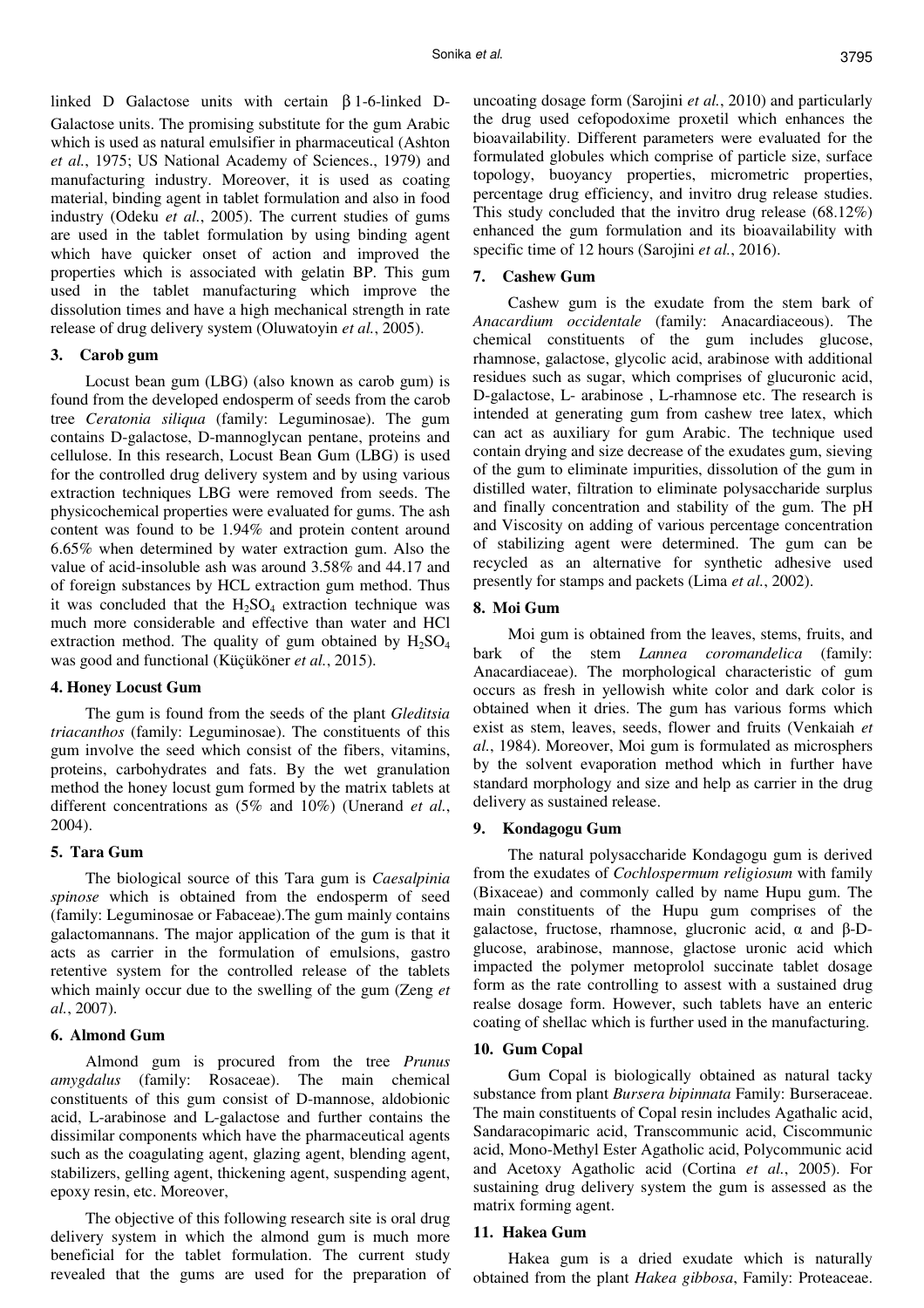Main constituents of the gum consist in the ratio of 12:43:32:5:8 as Glucuronic acid, Galactose, Arabinose, Mannose and Xylose and it is patially soluble in water of the oozed gum (Okafor *et al.*, 2001). Similarly its appilication is in the formulated buccal tablets as Mucoadhesive and Sustained release of drug delivery.

### **12. Grewia Gum**

 Grewia gum is a polysaccharide derivative which is obtained from the inner bark of the ripe plant *Grewia mollis* (family: Tiliaceae). The gum as core monosaccharide comprises of Galactose, Glucose, Rhamnose and

Galactouronic acid (Martins *et al.*, 2008). The pharmaceutical application of Mollis gum in tablet preparation is evaluated as diluent, binder as PCM, stabilizing agent and also investigated in enhancement of the fluidity of granules when compared with PVP. Similarly, the binder formulation of the *Grewia mollis* which contains PVP has dignified onset. Grewia gum has been evaluated as a binder in paracetamol which has benefits in tablet preparations (Gowthamarajan *et al.*, 2012).

Some of the modifications of the fums with respect to their doage form are lusted in table1:

| S.No           | Gums                        | <b>Modification</b>                 | Dosage form           | Year | <b>References</b>         |  |
|----------------|-----------------------------|-------------------------------------|-----------------------|------|---------------------------|--|
| 1.             | Cashew gum                  | Grafting                            | <b>Buccal tablets</b> | 2012 | Aminabhavi et al., 2004   |  |
| 2.             | Guar gum                    | Grafting                            | Matrix tablet         | 2013 | Castro et al., 2014       |  |
| 3.             | Guar gum                    | Carboxymethylation                  | Microspheres          | 2014 | Lazzari et al., 2018      |  |
| 4.             | Moringa gum                 | Carboxymethylation                  | Matrix tablet         | 2016 | Huanbutta et al., 2017    |  |
| 5 <sub>1</sub> | Guar gum                    | Grafted                             | Matrix tablet         | 2016 | Ghosh et al., 2015        |  |
| 6.             | Xanthum gum                 | Grafted Carboxymethylation          | Matrix tablet         | 2016 | Morkhade et al., 2017     |  |
| 7.             | Tamarindus<br>indica<br>and | Carboxymethylation                  | Thai<br>cordial       | 2016 | Rana et al., 2015         |  |
|                | cassia fistula gum          |                                     | tablet                |      |                           |  |
| 8.             | Locust bean gum             | Crosslinking                        | Microspheres          | 2016 | Rani et al., 2012         |  |
| 9.             | Gellan gum                  | Crosslinking                        | Microspheres          | 2017 | Bhattacharya et al., 2008 |  |
| 10.            | Mastic gum                  | Microencapsulation<br>matrix<br>and | Matrix tablets        | 2017 | Silva et al., 2007        |  |
|                |                             | forming material.                   |                       |      |                           |  |

**Table 1:** Some modification of gums with their dosage forms.

Natural or herbal gums obligate the epoxy resin, aperients and used in diverse pharmaceutical application and dental measures. On the other side gum has firm complications which are associated with the solubility, pH reliant, unrestrained proportions of hydration, drop fall in viscosity, improper storage and the risk of microbial contamination.

For drug delivery, various natural gums were modified to formulate best product and that can be compete with synthetic and semi-synthetic polymers which are easily available in the market. There are different types of modification but the chemically modified gums permit the particular use for drug delivery system (Pandey *et al.*, 2015). Although these gum are soluble in water due to the occurrence of an extreme amount of hydroxyl group (-OH) moieties which forms the hydrogen bonds (H) (Sutirman *et al.*, 2016). Generally, gums are pathological products and have wide applications in food and pharmaceutical industries which considered as enhanced and non-toxic for human consumption.

### **Grafting**

Certain types of copolymers have different geometrical arrangement and crystalline arrangements in their molecular level, like some single polymers consists of a very large arrangement of the molecules in it geometry having multiple branches as well. Such singularly arranged graft polymers can be synthesized to provide free radical spaces or sites providing the ability to be aided as external agents. Also, such free spaces help to give many free radical sites for further chain formation and branching.

However, while formation of free radical sites there may be chances of rupture or tear down of the structural basement. So it is important to monitor the effectiveness of such agent to prevent any teardown or disruption. The reason for grafting is to bring changes or to modify the

characteristics of gum like swelling capability, ability to form film and also to enhance or promote the release of the drug from the formulation when put in the fluid or body matrix (Sorour *et al.*, 2013). Also the natural polysaccharides can be modified to retain the polymerizing properties in form of hybrid features applicable for certain kinds of uses and application. This it becomes clear that chemical modification in gum by grafting creates a link bridge between naturally occurring and synthetic polymers having hybrid properties of both natural and synthetic. Hybrid gum possesses polymer chains attached to it which act as a backbone to the polymer. Grafting is achieved by linking of the polymer chains with certain functional groups like ester groups and Methyl alcohol, etc. In return the grafted gum obtained helps in formation of compound having drug release profile as desired. Also grafted polymer due to hybrid nature does not have any influence on the backbone polymers due to side chain linking mainly (Zhang *et al.*, 2000).

For the synthesis of graft copolymerization several techniques are used in general which compromises of the free radical which act on the performed polymer for the utilizations of the chemical free radicals which further consist of the conventional method (Pandey *et al.*, 2011; Zheng *et al.*, 2005; Singh *et al.*, 2009; Barsbay *et al.*, 2009; Geresh *et al.*, 2004; Huang *et al.*, 2003; Helin *et al.*, 2008; Deng *et al.*, 2009; Shanmugharaj *et al.*, 2006; Pandey *et al.*, 2016), radiations of high energy such as electron beam ray and gamma rays (Pandey *et al.*, 2016; Pandey *et al.*, 2012), UVradiations which in the presence of photo sensitization (Singh *et al.*, 2010; Singh *et al.*, 2007; Singh *et al.*, 2006) and not more the least is microwave methods (Singh *et al.*, 2006; Salaheldeen *et al.*, 2014; Kalia *et al.*, 2013; Singh *et al.*, 2006; Salaheldeen *et al.*, 2014; Al-husnan *et al.*, 2016). The copolymerization grafting method has the specific two techniques which are not as much effective and efficient which consist of UV-radiation and high energy radiation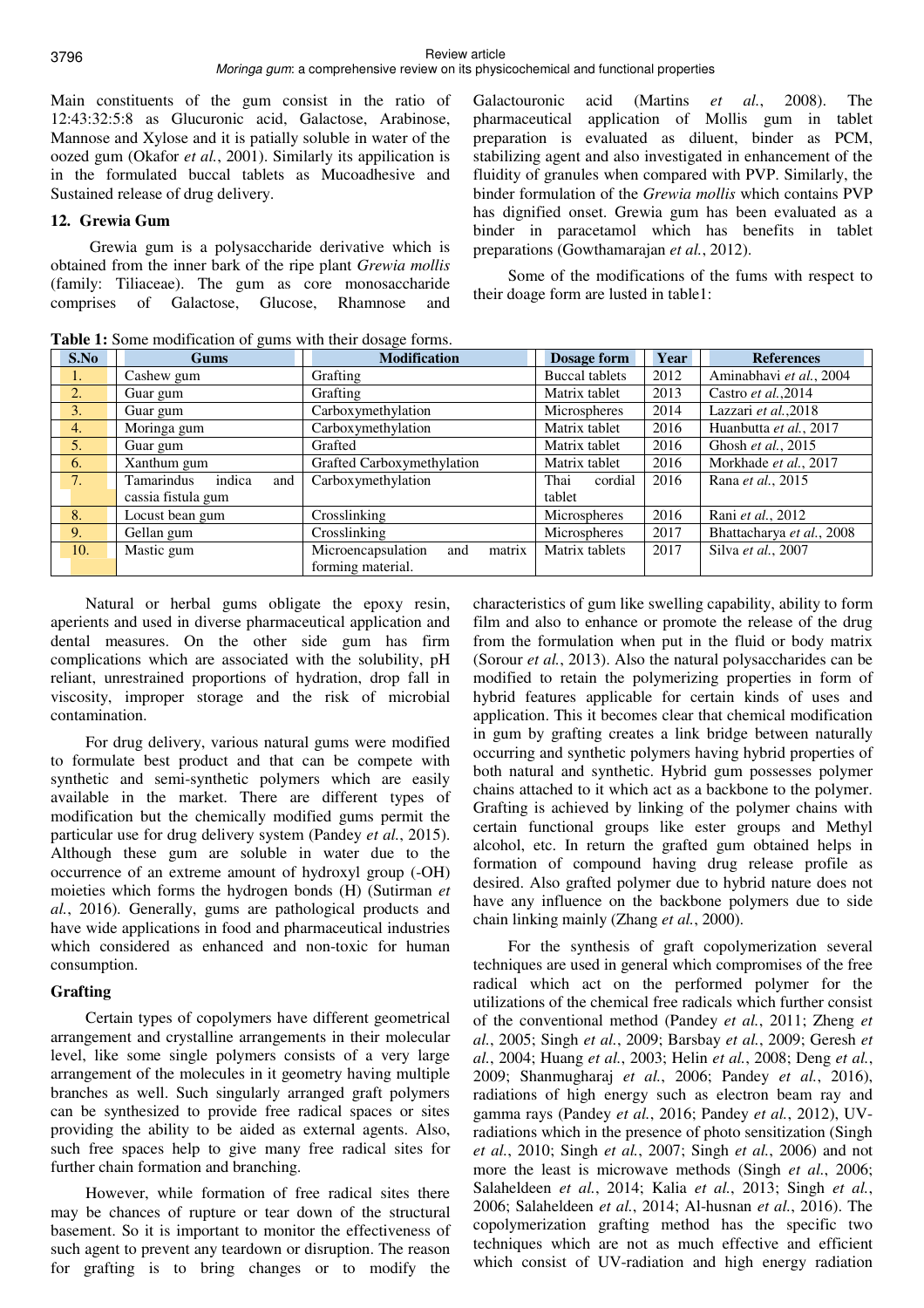process Moreover, radiation of high energy happens because of more chances of the vandalism of polysaccharide radiolysis which is not suitable for owing to the synthesis of copolymer due to enhancement of penetrating power. In addition to this the UV-radiation power makes the surface grafting restricted only for the UV-rays of low penetrating power. Most of the effective methods used for the synthesis of graft copolymerization, now these days are the Microwave irradiation and the conventional method and has powerful impact on the initiation of developing a homogenous mixture. Microwave irradiation has many advantages over the grafting copolymerization as follows:

- a) Depletion of lethal solvents.
- b) Enhancement in the product yield.
- c) Lessons the reaction time (Singh *et al.*, 2006).

In comparison of Conventional Method over the Microwave Irradiation technique conveys that the microwave radiation method doesn't required the inert atmospheric condition which further implicated its qualities as highly reproducible, cheap, ease of accessibility, reliable process, easy to operate, highly developed with equiffied advancement, fast, most superior in the grafted copolymer synthesis.

#### *Moringa olifera* **gum**

*Moringa olifera* is a natural polymer which is characterized to mono-generic family (Moringaceae) and includes 13 sorts which is mainly distributed and originated from India, Africa several other tropical and arid countries (Al\_husnan *et al.*, 2016; Arora *et al.*, 2013; Mehta *et al.*, 2011). Generally Moringa gum is a quick emergent tree of small genus which is well-known by Horseradish tree, Ben oil and Drumstick (Panda *et al.*, 2008). It is originated from Western and the Sub Himalayan tracts, Africa, India, Asia, and Pakistan (Patel *et al.*, 2011) and further dispersed in Central America, Cambodia, Caribbean Islands, Philippines, and North and South America (Dekker *et al.*, 2002). In the preparation of glucuronic acid as 10:7:2 this further includes polyuronide which consist of an arabinose with 26.9%, rhamnose 5.6%, galactose 41.5% and xylose with 25.9% (Alam *et al.*, 1971).

Moringa gums are also used as food vegetables and also as an Indian Tradition medicine for treatment of illness and infections. Its scientific name is *Moringa olifera* which is locally known as Zogallagandi (Hausa), OkweOyibo (Igbo) and Yoruba. Its vegetable features are most common in regions of East Nigerian tribes. Moringa gum is exudate product of the stems of *Moringa olifer*. The gum released from stem is initially white in color which on long exposures turns to reddish brown color or brownish black in color. The pharmaceutical and other industrial applications of the gum gauged as Stabilizers, Binders, Mucoadhesive, disintegrates, Sustained and Controlled Release Matrix (Wang *et al.*, 2005) and moreover, globally it has been esteemed as Nutraceutics, Therapeutic and Cost-effective properties. In other countries such as Africa the *Moringa olifer* is commonly called by the name as the "Miracle Tree" or "Never Die Tree" and this has been honored as "Botanical of The Year-2017" through the National Institute of Health (NIH) which cures MT 300 diseases.

### **Advantages of Natural Gums:**

### **Biodegradable**

These polysaccharides signify the accessibility of biodegrable polymers which naturally have no adverse effect on the natural resources such as humans, environmental health factor.

Example: Eye and skin irritation

#### **Biocompatible and non-toxic**

The naturally occurring plant materials compromises of vitamins, fatty acids, minerals and carbohydrates which tranquil the repeating sugar units as polysaccharides, lactose, glucose, rhamnose, fructose, monosaccharaides and sucrose and therefore, are innocuous.

### **Low cost**

The synthetic material when compared over the natural polymers the most preference is given to the natural resources due to the easy accessibility, economic in nature and the production cost is much cheaper.

### **Environmental-friendly processing**

Gums from different sources are easily collected in different seasons in large quantities due to the simple production processes involved (Mehta *et al.*, 2011).

### **Local availability**

The wide bids in developing country for a diverse nature of applications in industries, manufacturing, RandD the worldwide management helps in the production of naturally occurring sources as plant materials like tragacanth, guar gum, xanthum gum, cashew gum, etc (Seshadri *et al.*, 2003).

### **Better patient tolerance**

When natural resouces compared with the synthetic materials there is few gamble of adverse events/ effects and side effects seen.

Example: Cross-povidone, PMMA and Povidone, etc.

### **Pharmaceutical Applications**

#### **Food industry**

Polysaccharides have a broad application in various types of gums which includes the stabilizing agent such as (Carob gum and Guar gum), immediate Pudding (Carrageenan's), Stabilizers for ice-cream, Food and Beverages, Baked products, Confectionaries, water retention, meat (agar) and dairy stuffs and sauces (Xanthum gum, Alginates, Pectin, Moi gum, Tragacanth, Gum Arabic) (Morton *et al.*, 1991).

# **Binder**

Moringa olifer gum is mined from the bark exudate which is used for the evaluation and manufacturing of tablets and capsules for its binding properties (Mahmood *et al.*, 2010).

#### **Detoxification or water purification**

*Moringa olifera* is mined from the seeds which consist of the water soluble proteins have the ability to remove the harmful ingredients and deeds as effective coagulants for the purification of water. For purifying water the natural polymers have charged molecules of proteins which are able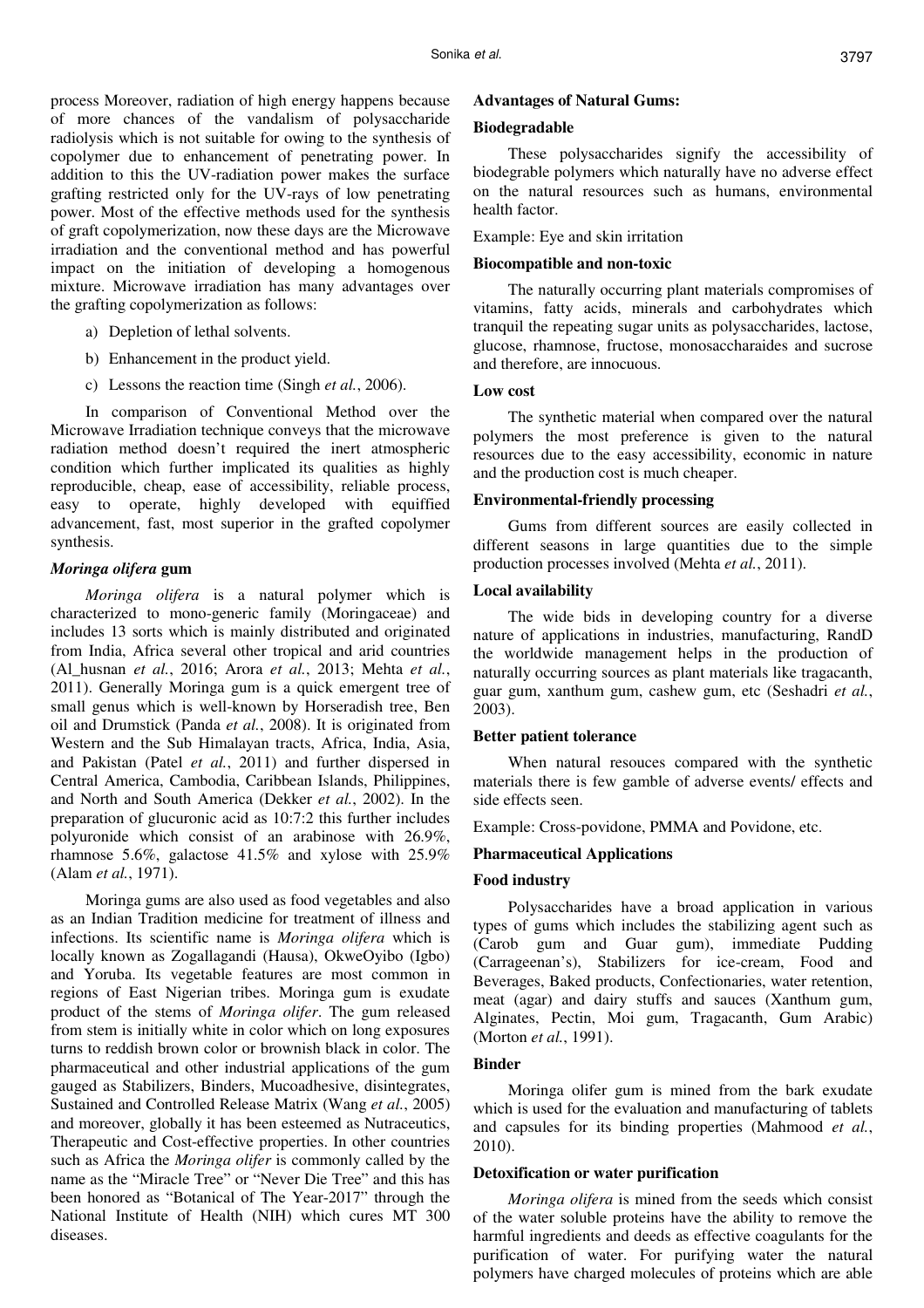to settle the organics, mineral particles and allow the seeds for coagulation effect to alum. This is able to flocculate the bacterial cells as gram positive and negative and also used as biosorbant for the abstraction of cadmium (Ramachandran *et al.*, 1980).

# **Cosmetic use**

The main chiefly parts of *Moringa olifer* has two components Purisoft TM and Puricare TM are based on the botanical peptides which helps in purifying the skin, hairs and protection against the pollution and dirt. This mainly used as carrier oil in the preparation and well-known by the name Behn oil (Mahmood *et al.*, 2010).

### **Nutritional value**

The olifera gum in nutrition plays a lead role in the dietary supplements due to its high amount of the nutrition, vitamins (B2, B6 and C), magnesium, calcium, proteins, iron, carotenoids, provitamin A (Mehta *et al.*, 2011; Pandey *et al.*, 2012). The olive oil is the refined seed oil obtained from *Moringa olifera* which has essential fatty acids in it and the lipid composition of these seeds are even greater than that of soyabean which makes it more nutritionally significant (Abdull *et al.*, 2014).

This tree serves as a sustainable and economically nutrient rich food supplement, for those who are suffering from malnutrition.

**Table 2:** Comparison of nutrient content in Moringa and other food (Jarald *et al.*, 2012)

| <b>Content of</b> | Moringa    | <b>Other Food</b> |
|-------------------|------------|-------------------|
| Vitamin A         | $6,780$ mg | Carrot-1,890 mg   |
| Vitamin C         | $220$ mg   | Orange- 30 mg     |
| Calcium           | 440 mg     | Cow milk-120 mg   |
| Potassium         | $259$ mg   | Banana-88 mg      |
| Protein           | 6.6g       | Cow milk- $32 g$  |

From ancient times the *Moringa olifer* is used for numerous purposes as these compromises of the nutritional content which includes the Proteins, Calcium, Potassium, Vitamins such as Vitamin A and C which are in the human consumption. Different nutrition plays different role in human life to cure the illness, disorders. This includes calcium which helps in preventing the osteoporosis and makes the teeth strong where potassium is the essential content for the functioning of the brain and nerve cells. Similarly vitamin A deed protection against the diarrhea, skin rashes, orthopedics disease and heart ailment as well vitamin C act as antibiotic which fight against the flu and cold (Jarald *et al.*, 2012).

# **Pharmaceutical value**

Since primeval times the medicinal merits of *M. oleifera* are well recognized over its usage as a traditional remedy for a number of syndromes and ailments (Panda *et al.*, 2013). This tree has been popularly used as a folk medicine for anemia, arthritis and rheumatism, asthma, constipation, diarrhea, stomach pain, ulcers, intestinal spasms, headache and sore gums (Panda *et al.*, 2008; Patel *et al.*, 2012) also possess abortifacient, anti-inflammatory, bactericidal, diuretic activities and also serves as antidote, emetic, purgative, stimulant, tonic, vermifuge (anthelmintic medicine). In drug delivery the gum mined not only treats various chronic disorders, but also being used as a prospective ancillary to binders, stabilizers, foaming and suspending agents (Basawaraj *et al.*, 2010; Si *et al.*, 2004; Shah *et al.*, 2011; Bhende *et al.*, 2012). There are different types of preformulation studies were performed for the suitability of olefiera gum as mucoadhesive properties, disintegrant and binding agent (Cáceres *et al.*, 1992). Several physicochemical parameters were improved which include the dissolution rate, disintegration and stabilities studies were evaluated for the safety and efficacy of the olifer gum comprise of in-vitro assay for both topical and non-topical preparation (Ruckmani *et al.*, 1998; Araújo *et al.*, 2013; Onsare *et al.*, 2015; Rajesh *et al.*, 2012) by this we render that this gum is non-toxic. Moreover, the formulated gum enhances the therapeutic efficiency such as ibuprofen, meloxicam and felodipine (Kumar *et al.*, 2012).

### **Therapeutic uses**

Moringa contains a range of fairly unique phytochemicals containing the simple sugar, rhamnose, and it is rich in a fairly unique group of compounds called glucosinolates and isothiocyanates. A variety of detoxication and antioxidant enzymes and biomarkers as a result of treatment with Moringa or with phytochemicals isolated from this have shown, antiulcer, effect on immune response, spasmolytic activities, hypocholesterolemic effects , antibacterial activity.

### **Pharmacological applications**

# **In blindness and eye sight**

Beneficality of *Moringa olifer* is that by eating the leaf powder, pods and the leaves encloses the high amount of Vitamin A which preclude the darkness, night blindness in children (Morton *et al.*, 1991).

# **Cardic and circulatory stimulant**

Moringine acts on the sympathetic nervous system and a cardiac stimulant (Morton *et al.*, 1991).

# **Antihypertensive, diuretic and cholesterol lowering activities**

The activities of olifera gum comprises of the numerous parts which are beneficial in various ways such as the roots, leaves, flowers, seeds, fruit and leaf juice all these have specific role. The compounds Thiocarbamate glycoside, Mustard oil found the molifer leaves to be liable in blood lowering effect as well leaf juice of the Moringa have a stabilizing effect. All these measures of *Moringa olifer* subpart plays a harmonizing effects in retaining the diuretic activity [76, 91], lowers the phospholipids, serum cholesterol, Very Low Density Lipoproteins (VLDL), Low Density Lipoproteins (LDL), Atherogenic Index Lipid, reduction in lipid profile of heart where all these are the functions of fruits and the seeds of the this plant have the diuretic property.

### **Antispasmodic, antiulcer and hepatoprotective activities**

The hepato-protective and antispasmodic activities have the significant role which is due to the presence of quercitin which is a well-known flavonoid found in the Moringa roots (Mahajan *et al.*, 2007).

### **Antibacterial and antifungal activities**

Antibacterial activity has been potently observed with the help of the morgania roots, substituting as a potent anti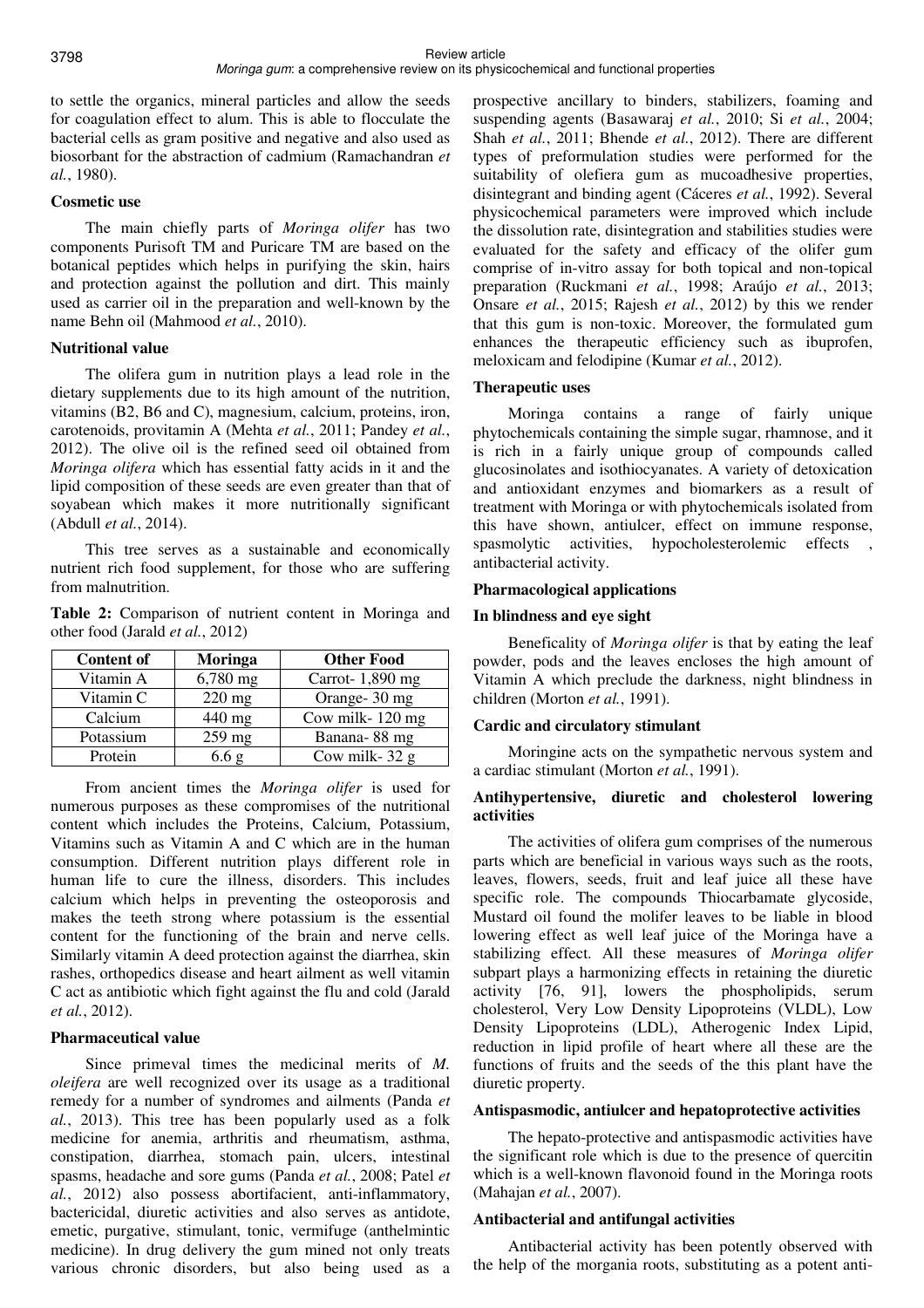microbial agent. Petrygospermin is the principle compound helping it to be anti-microbial agent and anti-fungal properties (Gupta *et al.*, 2012).

### **Antitumor and anticancer activities**

Anti-tumor and anti- malignancy cytotoxicity behavioural activity could be observed in the extract derived from the stems and seeds (Anwar *et al.*, 2007; Sreelatha *et al.*, 2011; Atawodi *et al.*, 2010). Accompanying, the activity against the tumors and the malignant cells could also be seen from the extract of Moringa leaves. Moringa seed's extract actively affects hepatic carcinogenesis, metabolism of enzymes and antioxidant parameters.

### **Antioxidant activity**

Different aerial and root system parts of *M. oleifera* mainly attributes to chemical constituents like ascorbic acid (Vit. C), β-carotene (Charoensin *et al.*, 2014; 2012), quercetin, kaempferol (Ogbunugafor *et al.*, 2012), and phenolic acids (Siddhuraju *et al.*, 2003; Vongsak *et al.*, 2013; Satish *et al.*, 2013). Different extract solvent system's like ethanol, methanol and acetone has been investigated for its anti-oxidative properties (Gupta *et al.*, 2012; Kumbhare *et al.*, 2012; Abalaka *et al.*, 2012; Doughari *et al.*, 2007; Kekuda *et al.*, 2010; Bhattacharjee *et al.*, 2006; Moyo *et al.*, 2012; Oluduro *et al.*, 2012). To support the findings different in-vivo and in-vitro assays against the different part of plant have been done by the researchers.

### **Antimicrobial activity**

A wide activity against the different bacteria has been reported previously reported for the different parts of plant including leaves (Rahman *et al.*, 2009; Thilza *et al.*, 2010; Thilza *et al.*, 2010) and pods (Arora *et al.*, 2014). Different bacteria includes some examples like *E. coli, S. typhi, P. aeruginosa, E. cloace, P. vulgaris, S. aureus, M. kristinae, E. aerogenes, Shigella, B. cereus, Streptococcus-B-haemolytica, B. subtilis, K. pneumonia, B. megaterium, S. lutea, B. sterothermophilus, S. pyogenes, V. cholera, S. entridis, enteropathogens* and wound bacteria. In addition, the antiviral activities of seeds against HSV-1 (Ali *et al.*, 2004; Lipipun *et al.*, 2003; Nworu *et al.*, 2013; Sudha *et al.*, 2010; Stohs *et al.*, 2015) and that of leaves against Epstin Barr Virus (EBV), HIV and HSV-1 (Waterman *et al.*, 2014; Coppin *et al.*, 2013; Cheenpracha *et al.*, 2010; Inbathamizh *et al.*, 2012;) have also been tested successfully.

### **Anti-inflammatory activity**

Playing an important role as anti-inflammatory agents including  $4-[(\alpha-L-rhamnosyloxy)$  benzyl isothiocyanate, 4-[(4′-O-acetyl-α-L-rhamnosyloxy)benzyl]isothiocyanate (Maheshwari *et al.*, 2014; Pandey *et al.*, 2012;), quercetin, kaempferol glucosides, 4-[2-O-acetyl- α-L-rhamnosyloxy) benzyl]isothiocyanate, 4-[(3-O-acetyl-αrhamnosyloxy) benzyl]isothiocyanate, 3,5-dihydroxy-6-methyl-2,3dihydro-4H-pyran-4-1, 9-octadecenamide, aurantiamide acetate and 1,3-dibenzyl urea (Sulaiman *et al.*, 2008; Lee *et al.*, 2013; Muangnoi *et al.*, 2012; Farooq *et al.*,2012) in different parts of M. oleifera have been reported. Further investigation in references to the anti inflammatory activity of leaves of *M. olifera* has been reported. Further (Bose *et al.*, 2007; Dangi *et al.*, 2002; Kumar *et al.*, 2012), it was concluded that's the anti inflammatory activity could be seen at molecular level by inhibiting the inflammation signaling pathways. The role of leaf and root extracts in treatment of inflammation and that of pod extracts in amelioration of inflammation associated disorders have been extensively studied (Nandave *et al.*, 2009).

### **Cardio-protective activity**

As a potent cardio protective dug it actively alters the circulatory system/capillaries and reduce mortality and morbidity as a consequence of coronary heart diseases which is due to the presence of gossypetin, quercetagenin and proanthocyanidins (Rachmawati *et al.*, 2014; Gupta *et al.*, 2012). Main components responsible for the cardio protective action are O-[2′-hydroxy-3′-(2″-heptenyloxy)]-propyl undecanoate,  $O-\text{ethyl-4-}[(\alpha-L \text{ (rhamnosyloxy)}-\text{benzy}]]$ carbamate, methyl p-hydroxybenzoate [130, 124], and  $4-(\alpha -$ L-rhamnosyloxy benzyl)-O-methyl thiocarbamate (Sudha *et al.*,2010; Hannan *et al.*, 2014) (correspond to the hypotensive nature of the plant as a whole, while  $N-\alpha$ -Lrhamnopyranosyl vincosamide from the bark is reported to exhibit cardioprotective effects. The hypotensive and bradycardiac activities of leaves are attributed to niazinin, niazimicin, niaziminin, niazimin, niazirin, niazicin, niazirinin, niazirin 4-[(4′-O-acetyl-α-rhamnosyloxy) benzyl] isothiocyanate (Ganguly *et al.*, 2008; Divi *et al.*, 2012; Jain *et al.*, 2010) and glucomoringine. Due to the presence of alkaloids and Flavonoids it potently effects the blood pressure and AGE (angiotensin converting enzymes).

### **Immunomodulatory activity**

Immunomodulaters activity is observed mainly by the leaves of the plant as it doesn't only exhibit the immunomodulaters activity it does also possess immune stimulatory activities. The activity of the plant is mediated the reduction of cyclophosphamide which is responsible for the immunosuppression as it mediates the cellular and Humoral immunity (Jaiswal *et al.*, 2009).

### **Neuroprotective Effect**

 Ashok *et al.*, 2003 revealed that leaves exert a neuroprotective effect by promoting neuronal survival and outgrowth. The extracts of leaves reported to exhibit a protective effect against Alzheimer's disease by altering the brain monoamine levels and electrical activity.

### **Treatment of Metabolic disorders**

 Plant leaf extracts are reported to possess hypocholesterolemic, antihyperglycemic, antihyperlipidemic and hepatoprotective activities (Ndong *et al.*, 2007; Pari *et al.*, 2002). It was affirmed the occurrence of antihyperthyroidism and anti-atherosclerotic activities in leaves (Chumark *et al.*, 2008).

For the treatment of diabetes, different studies revealed the presence of hypoglycaemic agent such as plant proteins in leaf extracts. The study has been recently rumored for treatment of polygenic disorder (Paula *et al.*, 2017). This rumored the presence of a unique compound niaziridin which supports the canal absorption of vitamins and nutrients.

### **Other activities**

 Natural plants comprises of different parts like leaves, seeds and roots etc. *Moringa oleifera* has been testified to have wound remedial actions. Heady wound therapeutic mediators such as vicenin-2, quercetin, kaempferol and phytosterols are also described as mining of leaves from ethyl acetate. These plants require various supplementary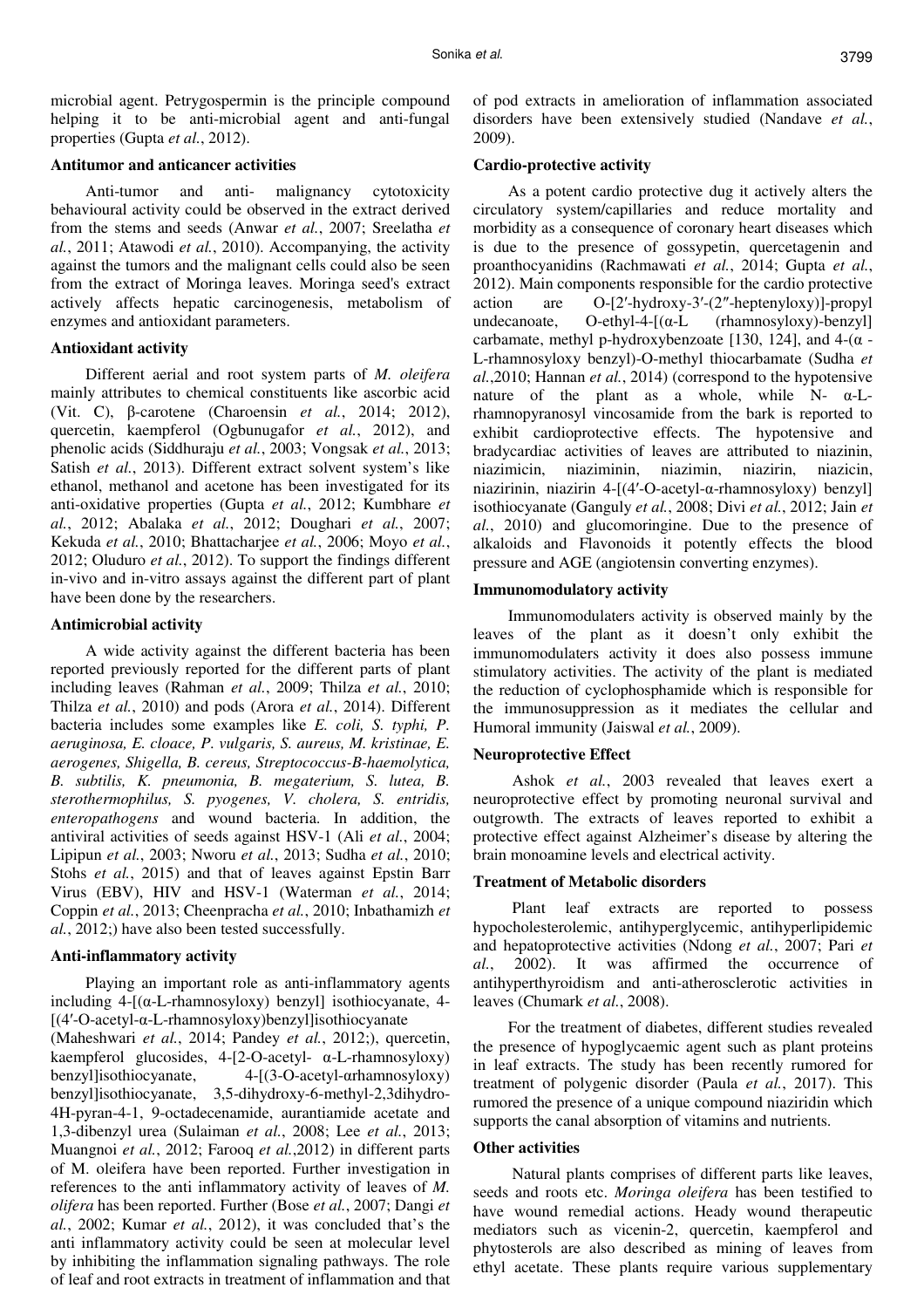### Moringa gum: a comprehensive review on its physicochemical and functional properties

actions, such as schizonticidal, antiulcerogenic (Hukkeri *et al.*, 2006; Dahiru *et al.*,2006), antiurolithiatic and antiulcerative colitis (Patel *et al.*, 2010; Gholap *et al.*, 2012; Karadi *et al.*, 2006).

# **Future potential**

Numerous studies are accompanied for diverse portions of Moringa oliefera. There is outrageous need to isolation and identification of new compound from various parts of plant which having the hindering properties. In future prospective, it is well estimated that natural polymers will be used as additional end product into the new expansion of novel drug delivery system, which is owing to various agents such as, coating agent, gel forming agents, controlled release and sustained release matrix. The Moringa oliefera is most expensive and reliable substitute intended for not individually provided the good nourishment and cure formerly, it prevents several diseases. There are desirable properities of this gum as the mucoadhesion, permeation enhancer which will improve the oral bioavailability of a drug.

# **Conclusions**

The review potentially focuses on the modified gums named as morgina gum. This would potentially tell you the modifications and the application of modified morgina gum. As it also tell you in a comprehensive way all the applications and its physiochemical properties.

# **Acknowledgements:**

The authors are grateful to the Chitkara College of Pharmacy, Chitkara University, Rajpura, Patiala, Punjab, India for providing the necessary facilities to carry out the research work.

# **Financial Support and Sponsorship:**

Nil.

# **Conflicts of Interest:**

There are no conflicts of interest.

# **References**

- Abalaka, M. E., Daniyan, S. Y., Oyeleke, S. B., and Adeyemo, S. O. (2012). The antibacterial evaluation of *Moringa oleifera* leaf extracts on selected bacterial pathogens. Journal of Microbiology Research, 2(2), p. 1-4.
- Abdull Razis, A. F., Ibrahim, M.D., and Kntayya, S. B. (2014). Health benefits of Moringa oleifera. Asian Pacific Journal of Cancer Prevention, 15(20), p. 8571- 8576.
- Alam, A. S., and Parrott, E. L. (1971). Effect of aging on some physical properties of hydrochlorothiazide tablets. Journal of pharmaceutical sciences, 60(2), 263-266.
- Al-husnan, L. A. and Alkahtani, M. D. (2016). Impact of Moringa aqueous extract on pathogenic bacteria and fungi in vitro. Annals of Agricultural Sciences, 61(2), 247-250.
- Ali, G. H., el-taweel, G. E., and Ali, M. A. (2004). The cytotoxicity and antimicrobial efficiency of *Moringa oleifera* seeds extracts. International Journal of Environmental Studies, 61(6), p. 699-708.
- Aminabhavi, T.M, Toti, U.S. (2004). Modified guar gum matrix tablet for controlled release of diltiazem

hydrochloride. Journal of Controlled Release 95, p. 567 – 577.

- Anwar, F., Latif, S., Ashraf, M., and Gilani, A. H. (2007). Moringa oleifera: a food plant with multiple medicinal uses. Phytotherapy Research: An International Journal Devoted to Pharmacological and Toxicological Evaluation of Natural Product Derivatives, 21(1), p. 17- 25.
- Araújo, L. C. C., Aguiar, J. S., Napoleão, T. H., Mota, F. V. B., Barros, A. L. S., Moura, M. C., ... and Paiva, P. M. G. (2013). Evaluation of cytotoxic and antiinflammatory activities of extracts and lectins from *Moringa oleifera* seeds. PLoS One, 8(12).
- Arora, D. S., and Onsare, J. G. (2014). In vitro antimicrobial evaluation and phytoconstituents of *Moringa oleifera*  pod husks. Industrial Crops and Products, 52, p. 125- 135.
- Arora, D.S., Onsare, J. G., and Kaur, H. (2013). Bioprospecting of Moringa (Moringaceae): microbiological perspective. J Pharmacog Phytochem, 1(6), p. 193-215.
- Ashok Kumar, N., and Pari, L. (2003). Antioxidant action of *Moringa oleifera* Lam.(drumstick) against antitubercular drugs induced lipid peroxidation in rats. Journal of Medicinal Food, 6(3), p. 255-259.
- Ashton, W. R., Jefferies, M., Morley, R. G., Pass, G., Phillips, G. O., and Power, D. M. (1975). Physical properties and applications of aqueous solutions of Albizia zygia gum. Journal of the Science of Food and Agriculture, 26(5), 697-704.
- Atawodi, S. E., Atawodi, J. C., Idakwo, G. A., Pfundstein, B., Haubner, R., Wurtele, G., and Owen, R. W. (2010). Evaluation of the polyphenol content and antioxidant properties of methanol extracts of the leaves, stem, and root barks of *Moringa oleifera* Lam. Journal of Medicinal Food, 13(3), p. 710-716.
- Barsbay, M., Guven, O., Davis, T.P., Barner-Kowollik, C. (2009). RAFT-mediated polymerization and grafting of sodium 4-styrenesulfonate from cellulose initiated via gamma-radiation. Polymer  $50(4)$ , p  $973 - 982$ .
- Basawaraj, S. P., Srinivas, R. S., Kulkarni, U., and Prakassh, G. K. (2010). Evaluation of *Moringa oleifera* gum as a binder in tablet formulation. International Journal of Research in Ayurveda and Pharmacy (IJRAP), 1(2), p. 590-596.
- Bhattacharjee, I., Chatterjee, S. K., Chatterjee, S., and Chandra, G. (2006). Antibacterial potentiality of Argemone mexicana solvent extracts against some pathogenic bacteria. Memórias do Instituto Oswaldo Cruz, 101(6), p. 645-648
- Bhattacharya, A., Rawlins, J.W., Ray, P. (Eds.). (2008). Polymer grafting and crosslinking. New York: John Wiley and Sons.
- Bhende, S., and Jadhav, N. (2012). Moringa coagulant as a stabilizer for amorphous solids: part I. AAPS PharmSciTech, 13(2), p. 400-410.
- Bhosale, R. R., Osmani, R. A. M., and Moin, A. (2014). Natural gums and mucilages: a review on multifaceted excipients in pharmaceutical science and research. International Journal of Pharmacognosy and Phytochemical Research, 15(4).
- Bose, C. K. (2007). Possible role of *Moringa oleifera* Lam. root in epithelial ovarian cancer. Medscape General Medicine, 9(1), p. 26.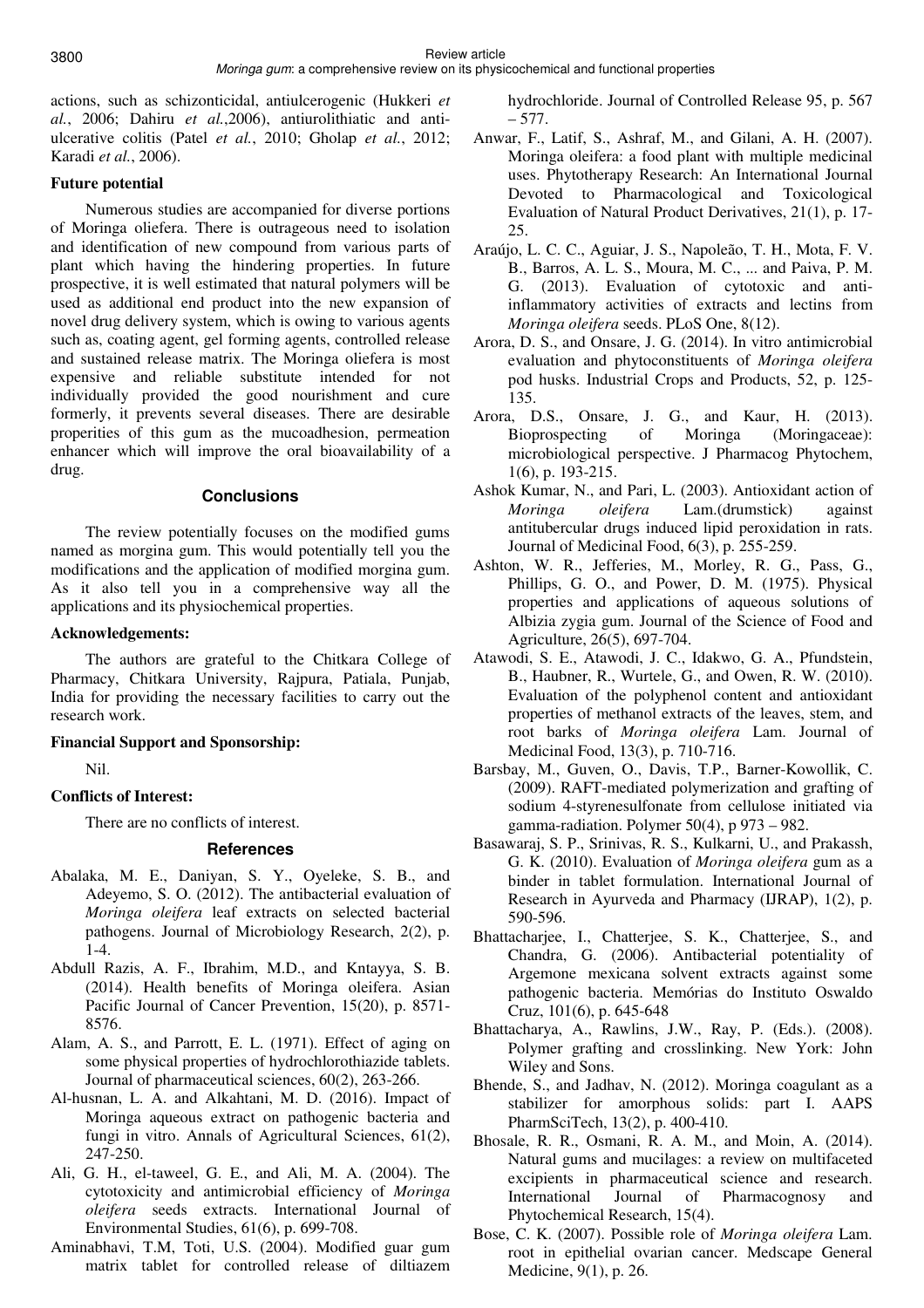- Cáceres, A., Saravia, A., Rizzo, S., Zabala, L., De Leon, E., and Nave, F. (1992). Pharmacologie properties of Moringa oleifera. 2: Screening for antispasmodic, antiinflammatory and diuretic activity. Journal of ethnopharmacology, 36(3), p. 233-237.
- Castro, G.R, Bosio, V.E, Basu, S, Abdullha, F, *et al.* (2014). Encapsulation of Congo Red in carboxymethylation guar gum- alginate gel microspheres. Reactive and Functional Polymers 82, p. 103-110.
- Charoensin, S. (2014). Antioxidant and anticancer activities of *Moringa oleifera* leaves. J. Med. Plants Res, 8(7), p. 318-325.
- Cheenpracha, S., Park, E. J., Yoshida, W. Y., Barit, C., Wall, M., Pezzuto, J. M., and Chang, L. C. (2010). Potential anti-inflammatory phenolic glycosides from the medicinal plant *Moringa oleifera* fruits. Bioorganic and medicinal chemistry, 18(17), p. 6598-6602.
- Chodavarapu, N. P., Yendluri, R. B., Haritha, S., Prabhakar, R., and Pranati, C. (2011). Formulation and evaluation of Abelmoschus esculentus mucilage-based metformin hydrochloride floating matrix tablets. International Journal of Pharmacy and Technology, 3(2), p. 2725- 2745.
- Choudhary, P. D., and Pawar, H. A. (2014). Recently investigated natural gums and mucilages as pharmaceutical excipients: An overview. Journal of pharmaceutics, 2014.
- Chumark, P., Khunawat, P., Sanvarinda, Y., Phornchirasilp, S., Morales, N. P., Phivthong-ngam, L., ... and Klaiupsorn, S. P. (2008). The in vitro and ex vivo antioxidant properties, hypolipidaemic and antiatherosclerotic activities of water extract of *Moringa oleifera* Lam. leaves. Journal of ethnopharmacology, 116(3), p. 439-446.
- Coppin, J. P., Xu, Y., Chen, H., Pan, M. H., Ho, C. T., Juliani, R., Wu, Q. (2013). Determination of flavonoids by LC/MS and anti-inflammatory activity in Moringa oleifera. Journal of Functional Foods, 5(4), p. 1892- 1899.
- Dahiru, D., Onubiyi, J. A., and Umaru, H. A. (2006). Phytochemical screening and antiulcerogenic effect of *Moringa oleifera* aqueous leaf extract. African Journal of Traditional, Complementary and Alternative Medicines, 3(3), p. 70-75.
- Dangi, S. Y., Jolly, C. I., and Narayanan, S. (2002). Antihypertensive activity of the total alkaloids from the leaves of Moringa oleifera. Pharmaceutical biology, 40(2), p. 144-148.
- Dekker M. "Edward MR: Modern Pharmaceutics". (2002). New York, 287-298.
- Deng, J., Wang, L., Liu, L., and Yang, W. (2009). Developments and new applications of UV-induced surface graft polymerizations. Progress in polymer science, 34(2), 156-193.
- Deogade, U. M., Deshmukh, V. N., and Sakarkar, D. M. (2012). Natural Gums and Mucilage's in NDDS: Applications and Recent approaches. International Journal of PharmTech Research, 4(2), p .799-814.
- Divi, S. M., Bellamkonda, R. A. M. E. S. H., and Dasireddy, S.K. (2012). Evaluation of antidiabetic and antihyperlipedemic potential of aqueous extract of *Moringa oleifera* in fructose fed insulin resistant and STZ induced diabetic wistar rats: A comparative study. Asian J Pharm Clin Res, 5(1), p. 67-72.
- Doughari, J. H., Pukuma, M. S., and De, N. (2007). Antibacterial effects of Balanites aegyptiaca L. Drel. and *Moringa oleifera* Lam. on Salmonella typhi. African Journal of biotechnology, 6(19).
- Farooq, F., Rai, M., Tiwari, A., Khan, A. A., and Farooq, S. (2012). Medicinal properties of Moringa oleifera: An overview of promising healer. Journal of Medicinal Plants Research, 6(27), p. 4368-4374.
- Ganguly, R., and Guha, D. (2008). Alteration of brain monoamines and EEG wave pattern in rat model of Alzheimer's disease and protection by Moringa oleifera. Indian Journal of medical research, 128(6).
- Geresh, S., Gdalevsky, G.Y., Gilboa, I., Voorspoels, J. (2004). Bioadhesive grafted agar copolymers as platforms for peroral drug delivery: A study of theophylline release". Journal of Controlled Release 94, P. 391–399.
- Gholap, P. A., Nirmal, S. A., Pattan, S. R., Pal, S. C., and Mandal, S. C. (2012). Potential of *Moringa oleifera* root and Citrus sinensis fruit rind extracts in the treatment of ulcerative colitis in mice. Pharmaceutical biology, 50(10), p. 1297-1302.
- Ghosh, A., Kaity, S. (2015). Compartaive bio-safety and in vivo evaluation of native or modified Locust Bean gum-PVA IPN microspheres". International Journal of Biological Macromolecules 72, p. 883-893.
- Gowthamarajan, K., Jawahar, N., Wake, P., Jain, K. (2012). Development of buccal tablets for curcumin using Anacardium occidentale gum. Carbohydrate Polymers 88, p. 1177–1183.
- Gupta, R., Mathur, M., Bajaj, V. K., Katariya, P., Yadav, S., Kamal, R., and Gupta, R. S. (2012). Evaluation of antidiabetic and antioxidant activity of *Moringa oleifera*  in experimental diabetes. Journal of diabetes, 4(2), p. 164-171.
- Hannan, M. A., Kang, J. Y., Mohibbullah, M., Hong, Y. K., Lee, H., Choi, J. S., ... and Moon, I. S. (2014). *Moringa oleifera* with promising neuronal survival and neurite outgrowth promoting potentials. Journal of ethnopharmacology, 152(1), p. 142-150.
- Helin, H.U.A., Na, L.I., Linlin, W.U., ZHONG, H., Guangxia, W.U., Zonghuan, Y.U.A.N., Xiangwei, L.I.N. and Lianyi, T.A.N.G. (2008). Anti-fouling ultrafiltration membrane prepared from polysulfonegraft-methyl acrylate copolymers by UV-induced grafting method. Journal of Environmental Sciences, 20(5), pp.565-570.
- Huanbutta, K., Sittikijyothin, W. (2017). Development and characterization of seed gums from Tamarindus indica and Cassia fistula as disintegrating agent for fast disintegrating Thai cordial tablet". Asian journal of pharmaceutical sciences 12(4), p. 370-7.
- Huang, R.Y.M, Immergut, B., Immergut, E.H., Rapson, W.H. (2003) Grafting vinyl polymers onto cellulose by high energy radiation. I. High energy  $radiation$  $\Box$ induced graft copolymerization of styrene onto cellulose. Journal of Polymer Science part A: General Papers 1(4). P. 1257-1270.
- Hukkeri, V. I., Nagathan, C. V., Karadi, R. V., and Patil, B. S. (2006). Antipyretic and wound healing activities of *Moringa oleifera* Lam. in rats. Indian journal of pharmaceutical sciences, 68(1), p. 124.
- Inbathamizh, L., and Padmini, E. (2012). Gas chromatography-mass spectrometric analyses of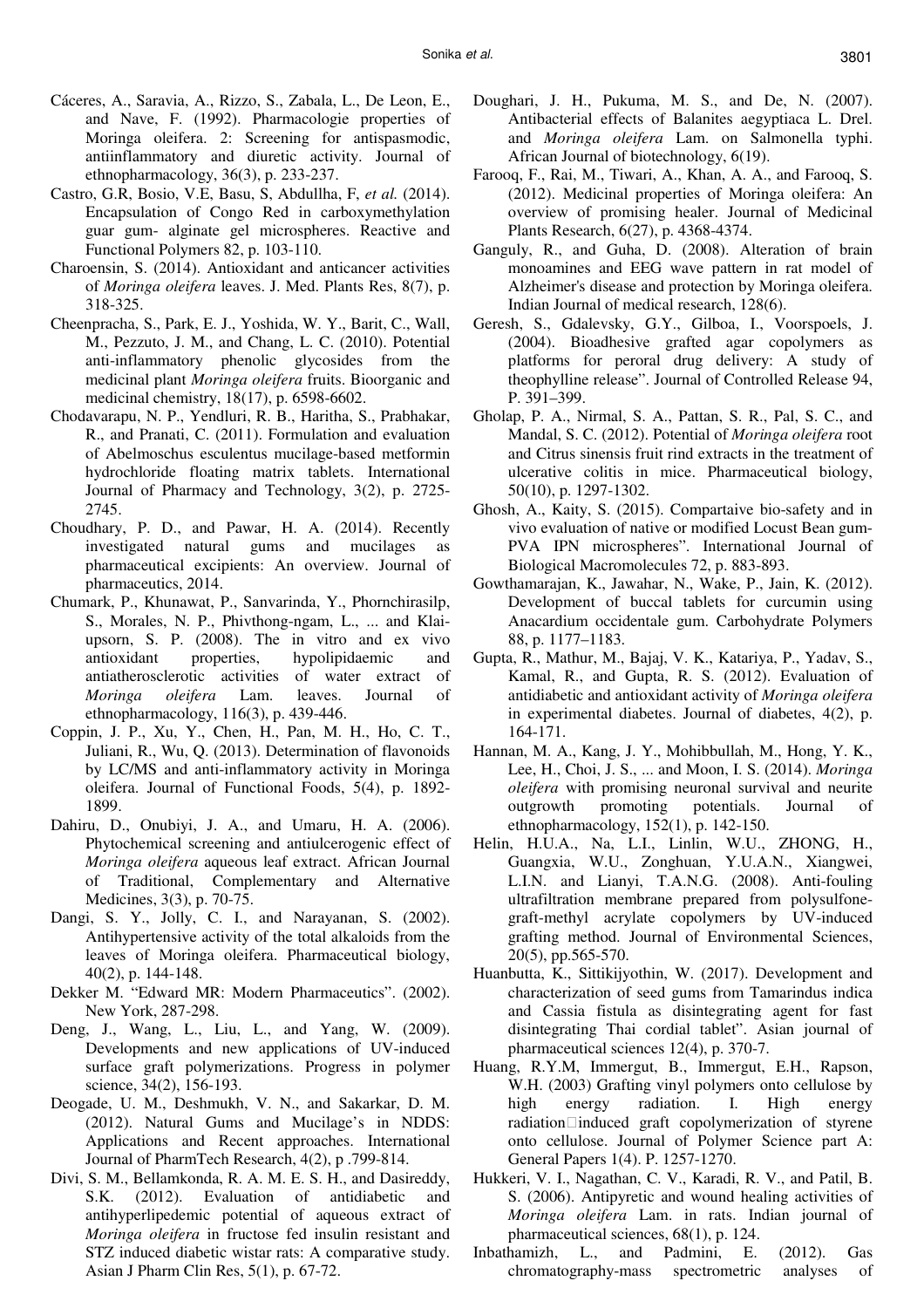methanol extract of *Moringa oleifera* flowers. International Journal of Chemical and Analytical Science,  $2(5)$ .

- Jain, P. G., Patil, S. D., Haswani, N. G., Girase, M. V., and Surana, S. J. (2010). Hypolipidemic activity of *Moringa oleifera* Lam., Moringaceae, on high fat diet induced hyperlipidemia in albino rats. Revista Brasileira de Farmacognosia, 20(6), p. 969-973.
- Jaiswal, D., Rai, P. K., Kumar, A., Mehta, S., and Watal, G. (2009). Effect of *Moringa oleifera* Lam. leaves aqueous extract therapy on hyperglycemic rats. Journal of ethnopharmacology, 123(3), p. 392-396.
- Janaki B, Sashidhar R.B. Subchronic. (2000) Toxicity study in rats fed gum kondagogu (*Cochlospermum Gossypium*). Food and Chemical Toxicology 38(6), p. 523–534.
- Jarald, E. E., Sumati, S., Edwin, S., Ahmad, S., Patni, S., and Daud, A. (2012). Characterization of *Moringa oleifera*  Lam. gum to establish it as a pharmaceutical excipient. Indian Journal of Pharmaceutical Education and Research, 46(3), p. 211-216.
- Kalia, S., and Sabaa, M. W. (Eds.). (2013). Polysaccharide based graft copolymers (Vol. 22). Berlin: Springer.
- Karadi, R. V., Gadge, N. B., Alagawadi, K. R., and Savadi, R. V. (2006). Effect of *Moringa oleifera* Lam. rootwood on ethylene glycol induced urolithiasis in rats. Journal of ethnopharmacology, 105(1-2), p. 306-311
- Kekuda, T. P., Mallikarjun, N., Swathi, D., Nayana, K. V., Aiyar, M. B., and Rohini, T. R. (2010). Antibacterial and Antifungal efficacy of steam distillate of *Moringa oleifera* Lam. Journal of Pharmaceutical Sciences and Research, 2(1), p. 34.
- Küçüköner E, Kıvrak N.E, Aşkın B. (2015) Comparison of Some Physicochemical Properties of Locust Bean Seeds Gum Extracted by Acid and Water Pre-Treatments. Food and Nutrition Sciences 6, p. 278-286.
- Kumar, V., Pandey, N., Mohan, N., and Singh, R. P. (2012). Antibacterial and antioxidant activity of different extract of *Moringa oleifera* Leaves–an in vitro study. International Journal of Pharmaceutical Sciences Review and Research, 12(1), p. 89-94.
- Kumbhare, M. R., Guleha, V., and Sivakumar, T. (2012). Estimation of total phenolic content, cytotoxicity and in–vitro antioxidant activity of stem bark of Moringa oleifera. Asian Pacific Journal of Tropical Disease, 2(2), p. 144-150.
- Lazzari, A., Kleinebudde, P., Knop, K. (2018). Xanthan gum as a rate-controlling polymer for the development of alcohol resistant matrix tablets and mini-tablets. International Journal of Pharmaceutics 536(1), p. 440-9.
- Lee, H. J., Jeong, Y. J., Lee, T. S., Park, Y. Y., Chae, W. G., Chung, I. K., and Moon, S. K. (2013). Moringa fruit inhibits LPS-induced NO/iNOS expression through suppressing the NF-κ B activation in RAW264. 7 cells. The American journal of Chinese medicine, 41(05), p. 1109-1123.
- Lima, R.D.N, Lima, J.R, Salis, C.R, Moreira, R.A. (2002) Cashew-tree (Anacardium occidentale L.) Exudate gum: a novel bioligand tool". Biotechnology and Applied Biochemistry 35(1), p 45–53.
- Lipipun, V., Kurokawa, M., Suttisri, R., Taweechotipatr, P., Pramyothin, P., Hattori, M., and Shiraki, K. (2003). Efficacy of Thai medicinal plant extracts against herpes

simplex virus type 1 infection in vitro and in vivo. Antiviral research, 60(3), p. 175-180.

- Mahajan, S. G., and Mehta, A. A. (2007). Inhibitory action of ethanolic extract of seeds of *Moringa oleifera* Lam. on systemic and local anaphylaxis. Journal of immunotoxicology, 4(4), p. 287-294.
- Maheshwari, R. K., Yadav, R. K., Malhotra, J., Dhawan, N. G., and Mohan, L. (2014). Fascinating nutritional, prophylactic, therapeutic and socio-economic reconcile attributable to drum stick tree (*Moringa oleifera* Lam.). Global Journal of Medical Research.
- Mahmood, K. T., Mugal, T., and Haq, I. U. (2010). Moringa oleifera: a natural gift-A review. Journal of Pharmaceutical Sciences and Research, 2(11), p. 775.
- Martins, E., Christiana, I., Olobayo, K. (2008). Effect of Grewia gum on the mechanical properties of Paracetamol tablet formulations". African Journal of Pharmacy and Pharmacology 2, p. 1–6.
- Mehta, J., Shukla, A., Bukhariya, V., and Charde, R. (2011). The magic remedy of *Moringa oleifera:* an overview. Int J Biomed Adv Res, 2(6), 215-227.
- Morkhade D.M. (2017). Evaluation of gum mastic (Pistacia lentiscus) as a microencapsulating and matrix forming material for sustained drug release. Asian Journal of Pharmaceutical Sciences 12(5), p. 424-32.
- Morton, J. F. (1991). The horseradish tree, Moringa pterygosperma (Moringaceae)—a boon to arid lands? Economic botany, 45(3), p. 318-333.
- Moyo, B., Masika, P. J., and Muchenje, V. (2012). Antimicrobial activities of *Moringa oleifera* Lam leaf extracts. African Journal of Biotechnology, 11(11), 2797-2802.
- Moyo, B., Oyedemi, S., Masika, P. J., and Muchenje, V. (2012). Polyphenolic content and antioxidant properties of *Moringa oleifera* leaf extracts and enzymatic activity of liver from goats supplemented with *Moringa oleifera*  leaves/sunflower seed cake. Meat science, 91(4), p. 441-447.
- Muangnoi, C., Chingsuwanrote, P., Praengamthanachoti, P., Svasti, S., and Tuntipopipat, S. (2012). *Moringa oleifera* pod inhibits inflammatory mediator production by lipopolysaccharide-stimulated RAW 264.7 murine macrophage cell lines. Inflammation, 35(2), p. 445-455.
- Nagpal, M., Aggarwal, G., Jain, U. k., and Madan, J. (2017). Extraction of gum from Abelmoschus esculentus: Physicochemical peculiarity and antioxidant prepatent. Asian J Pharm Clin Res. aNandave, M., Ojha, S. K., Joshi, S., Kumari, S., and Arya, D. S. (2009). *Moringa oleifera* leaf extract prevents isoproterenol-induced myocardial damage in rats: evidence for an antioxidant, antiperoxidative, and cardioprotective intervention. Journal of medicinal food, 12(1), p. 47-55.
- Ndong, M., Uehara, M., Katsumata, S., Sato, S., and Suzuki, K. (2007). Preventive effects of *Moringa oleifera* (Lam) on hyperlipidemia and hepatocyte ultrastructural changes in iron deficient rats. Bioscience, biotechnology, and biochemistry, 0707060468- 0707060468.
- Nworu, C. S., Okoye, E. L., Ezeifeka, G. O., and Esimone, C. O. (2013). Extracts of *Moringa oleifera* Lam. showing inhibitory activity against early steps in the infectivity of HIV-1 lentiviral particles in a viral vector-based screening. African Journal of Biotechnology, 12(30).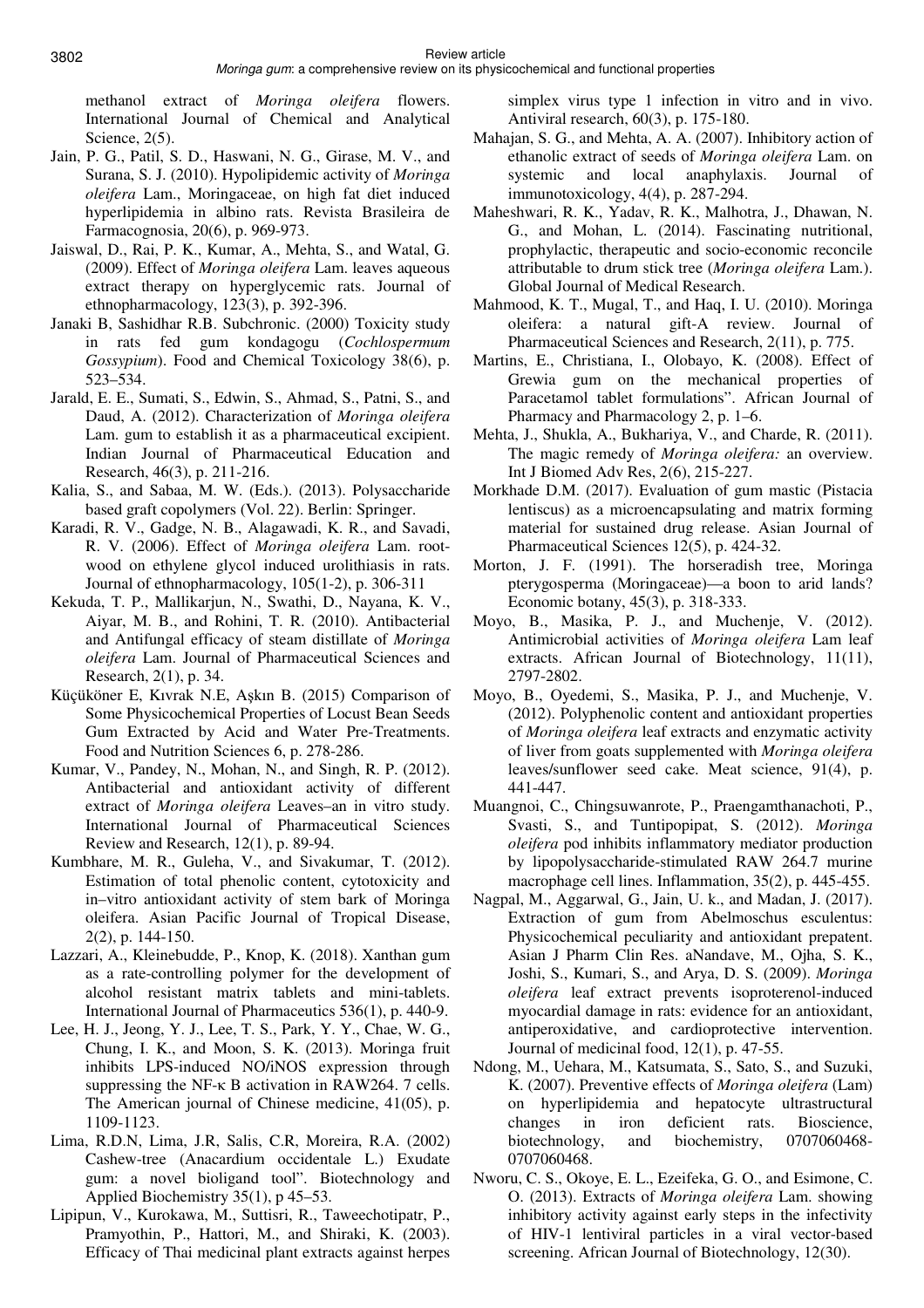- Odeku, O. A., and Fell, J. T. (2005). *In vitro* evaluation of khaya and albizia gums as compression coatings for drug targeting to the colon. Journal of Pharmacy and Pharmacology, 57(2), p. 163-168.
- Ogbunugafor, H., Igwo-Ezikpe, M., Igwilo, I., Ozumba, N., Adenekan, S., Ugochukwu, C., and Ekechi, A. (2012). In vitro and in vivo evaluation of antioxidant properties of *Moringa oleifera* ethanolic leaves extract and effect on serum lipid indices in rat. Macedonian Journal of Medical Sciences, 5(4), p. 397-403.
- Okafor, I.S, Chukwu, A, Duala, K. (2001). Some physicochemical properties of grewia gum. Nigeria Journal of Polymer Science and Technology 2(1), p. 161–167.
- Oluduro, A. O. (2012). Evaluation of antimicrobial properties and nutritional potentials of *Moringa oleifera* Lam. leaf in South-Western Nigeria. Malaysian Journal of Microbiology, 8(2), p. 59-67.
- Oluwatoyin A.O. (2005). Assessment of Albizia zygia gum as a binding agent in tablet formulations". Acta Pharmaceutica 55, p. 263–276.
- Onsare, J. G., and Arora, D. S. (2015). Antibiofilm potential of flavonoids extracted from *Moringa oleifera* seed coat against Staphylococcus aureus, Pseudomonas aeruginosa and Candida albicans. Journal of applied microbiology, 118(2), p. 313-325.
- Osete-Cortina, L., and Doménech-Carbó, M. T. (2005). Analytical characterization of diterpenoid resins present in pictorial varnishes using pyrolysis–gas chromatography–mass spectrometry with on line trimethylsilylation. Journal of Chromatography A, 1065(2), 265-278.
- Panda, D. S., and Ansari, S. A. (2013). Preformulation study on the gum of Moringa Oleifera. Malaysian Journal of Pharmaceutical sciences, 11(2),p. 41.
- Panda, D. S., Choudhury, N. S. K., Yedukondalu, M., Si, S., and Gupta, R. (2008). Evaluation of gum of *Moringa oleifera* as a binder and release retardant in tablet formulation. Indian journal of pharmaceutical sciences, 70(5), p. 614.
- Pandey, A., Pandey, R. D., Tripathi, P., Gupta, P. P., Haider, J., Bhatt, S., and Singh, A. V. (2012). *Moringa oleifera*  Lam.(Sahijan)–A plant with a plethora of diverse therapeutic benefits: an updated retrospection. Medicinal and Aromatic Plants 1, p. 101.
- Pandey, S. (2016). Turning to nanotechnology for water pollution control: applications of nanocomposites. Focus On Medical Sciences Journal, 2(3).
- Pandey, S., and Mishra, S. B. (2012). Microwave synthesized xanthan gum-g-poly (ethylacrylate): an efficient Pb2+ ion binder. Carbohydrate polymers, 90(1), p. 370-379.
- Pandey, S., Mishra, S.B. (2011). Graft copolymerization of Ethyl acrylate onto Xanthan Gum Using Potassium Peroxydisulphate as an Initiator". International Journal of Biological macromolecules 49, p. 527–535.
- Pandey, S., Ramontja, J. (2016). Natural bentonite clay and its composites for dye removal: current state and future potential. American Journal of Chemistry and Applications, 3(2), p. 8-19.
- Pandey, S., Tiwari, S. (2015) Facile approach to synthesize chitosan based composite—Characterization and cadmium (II) ion adsorption studies". Carbohydate Polymers 134, p. 646–656.
- Pari, L., and Kumar, N. A. (2002). Hepatoprotective activity of *Moringa oleifera* on antitubercular drug-induced liver damage in rats. Journal of Medicinal Food, 5(3), p. 171-177.
- Patel, B. V., and Patel, D. (2011). Study of disintegrant property of *Moringa oleifera* gum and its comparison with other superdisintegrants. International Journal of ChemTech Research, 3(3), 1119-1124.
- Patel, J. P., Gami, B., and Patel, K. (2010). Evaluation of in vitro schizonticidal properties of acetone extract of some Indian medicinal plants. Advances in Biological Research, 4(5), p. 253-258.
- Patel, M. T., Patel, J. K., and Upadhyay, U. M. (2012). Assessment of various pharmaceutical excipient properties of natural *Moringa oleifera* gum [Mucoadhesion, disintegration, binder]. International journal of pharmacy and Life sciences, 3(7).
- Patil, D.N. (2011) Application of Chemical Modified Herbal Gums in Delivery of Drug. KLE University College of Pharmacy, Belgaum-590010.
- Paula, P. C., Oliveira, J. T. A., Sousa, D. O. B., Alves, B. G. T., Carvalho, A. F. U., Franco, O. L., and Vasconcelos, I. M. (2017). Insulin-like plant proteins as potential innovative drugs to treat diabetes—The *Moringa oleifera* case study. New biotechnology, 39, p. 99-109.
- Peter, F.K, Alistair, M.S, Shirley, C.C. (1993) Molecular structures of gum exudates from Hakea specie. Phytochemistry 34 (3), p. 709–713.
- Rachmawati, I., and Rifa'i, M. (2014). In vitro immunomodulatory activity of aqueous extract of *Moringa oleifera* Lam. leaf to the CD4+, CD8+ and B220+ cells in Mus musculus. The Journal of Experimental Life Science, 4(1), p. 15-20.
- Rahman, M. M., Sheikh, M. M. I., Sharmin, S. A., Islam, M. S., Rahman, M. A., Rahman, M. M., and Alam, M. F. (2009). Antibacterial activity of leaf juice and extracts of *Moringa oleifera* Lam. against some human pathogenic bacteria. CMU J Nat Sci, 8(2), p. 219.
- Rajesh, A. S., Kiran, N. S. S., Tripathi, P. C., and Verma, K. (2012). In vitro cytotoxicity of *Moringa oleifera* against different human cancer cell lines. Asian Journal of Pharmaceutical and Clinical Research, 5(4), p. 271-272.
- Ramachandran, C., Peter, K. V., and Gopalakrishnan, P. K. (1980). Drumstick (Moringa oleifera): a multipurpose Indian vegetable. Economic botany, p. 276-283.
- Rana, V., Kamboj, S., Sharma, R., Singh, K. (2015). Modification of Gums: Synthesis Techniques and Pharmaceutical Benefits". Handbook of Polymers for Pharmaceutical Technologies 3, p. 299–364.
- Rani, P., Sen, G., Mishra, S., Jha, U. (2012) Microwave assisted synthesis of polyacrylamide grafted gum ghatti and its application as flocculan. Carbohydrate Polymers Volume 89(1), p. 275-281.
- Ruckmani, K., Kavimani, S., An, R., and Jaykar, B. (1998). Effect of *Moringa oleifera* Lam on paracetamolinduced hepatotoxicity. Indian Journal of Pharmaceutical Sciences, 60(1), p. 33.
- Salaheldeen, M., Aroua, M. K., Mariod, A. A., Cheng, S. F., and Abdelrahman, M. A. (2014). An evaluation of Moringa peregrina seeds as a source for bio-fuel. Industrial Crops and Products, 61, p. 49-61.
- Salaheldeen, M., Aroua, M. K., Mariod, A. A., Cheng, S. F., and Abdelrahman, M. A. (2014). An evaluation of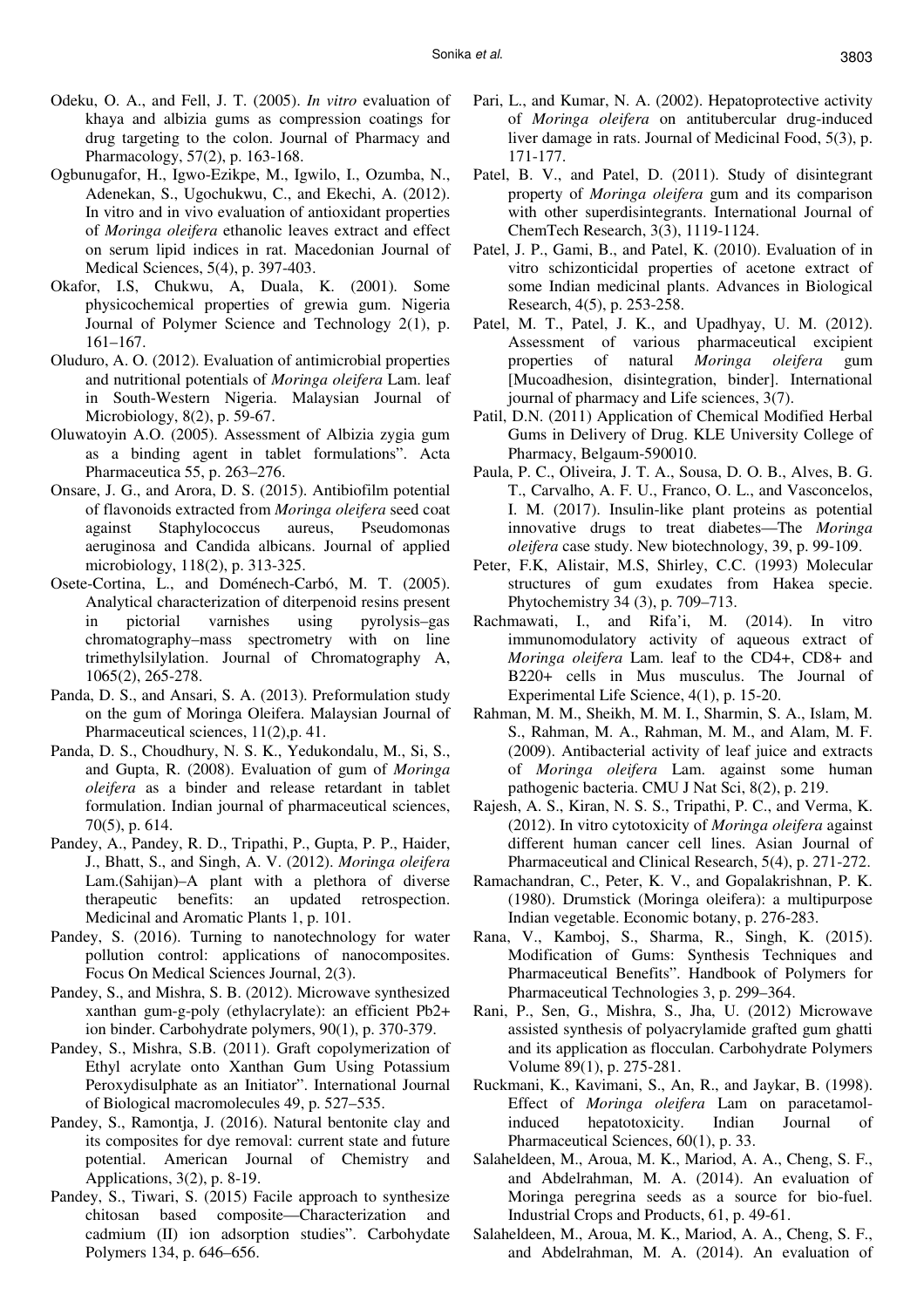Moringa peregrina seeds as a source for bio-fuel. Industrial Crops and Products, 61, p. 49-61.

- Sarojini., S, Kunam., S.D, Manavalan., R, Jayanthi., B. (2010) Effect of natural gum as a binder in the formulation of diclofenac sodium tablet. International Journal of Pharmaceutical Sciences and Research 1 (3), p. 55–60.
- Sarojini., S, Rubashree, Jayanthi., B. (2016) Formulation and characterization of Almond gum loaded Cefopodoxime Proxetil floating microbead. European Journal of Pharmaceutical and Medical Research 3(5), p. 366-374.
- Sashidhara, K. V., Rosaiah, J. N., Tyagi, E., Shukla, R., Raghubir, R., and Rajendran, S. M. (2009). Rare dipeptide and urea derivatives from roots of *Moringa oleifera* as potential anti-inflammatory and antinociceptive agents. European journal of medicinal chemistry, 44(1), p. 432-436.
- Satish, A., Kumar, R. P., Rakshith, D., Satish, S., and Ahmed, F. (2013). Antimutagenic and antioxidant activity of Ficus benghalensis stem bark and *Moringa oleifera* root extract. International Journal of Chemical and Analytical Science, 4(2), p. 45-48.
- Seshadri, S., and Nambiar, V. S. (2003). Kanjero (Digera arvensis) and drumstick leaves (Moringa oleifera): nutrient profile and potential for human consumption. World review of nutrition and dietetics, 91, p. 41-59.
- Shah, D. P., Jain, V. C., Dalvadi, H. P., Ramani, V. D., Patel, K. G., Saralai, M. G., and Jani, G. K. (2011). A Preliminary Investigation of *Moringa oleifera* Lam Gum As a Pharmaceutical Excipient. International Journal, 1(1), p. 12-16.
- Shanmugharaj, A. M., Kim, J. K., and Ryu, S. H. (2006). Modification of rubber surface by UV surface grafting. Applied Surface Science, 252(16), p. 5714-5722.
- Si, S., Swain, S., Kanungo, S. K., and Gupta, R. (2006). Preparation and evaluation of gels from gum of Moringa oleifera. Indian journal of pharmaceutical sciences, 68(6), p. 777.
- Siddhuraju, P., and Becker, K. (2003). Antioxidant properties of various solvent extracts of total phenolic constituents from three different agroclimatic origins of drumstick tree (*Moringa oleifera* Lam.) leaves. Journal of agricultural and food chemistry, 51(8), p. 2144-2155.
- Silva, D.A., Paula, R.C.M, Feitosa, J.P.A. (2007). Graft copolymerisation of acrylamide onto cashew gum. European Polymer Journal 43(6), p. 2620-2629.
- Singh, V., Kumari, P. L., Tiwari, A., and Pandey, S. (2010). Alumina-supported microwave synthesis of Cassia marginata seed gum-graf-polyacrylamide. Journal of applied plymer science, 117(6), p. 3630-3638.
- Singh, V., Pandey, S., Singh, S.K., Sanghi, R. (2009). Removal of cadmium from aqueous solutions by adsorption using poly (acrylamide) modified guar gumsilica nanocomposite. Separation and Purification Technology 67(3). p251-261.
- Singh, V., Tiwari, A., Pandey, S., and Singh, S. K. (2006). Microwave accelerated Synthesis and Characterization of Potato Starch-g-poly (acrylamide). Starch-Stärke, 58(10), p. 536-543.
- Singh, V., Tiwari, A., Pandey, S., and Singh, S. K. (2007). Peroxydisulfate initiated synthesis of potato starchgraft-poly (acrylonitrile) under microwave irradiation. Express Polymer Letters, 1(1), p. 51-58.
- Sorour, M., El-Sayed, M., El Moneem, N.A, Talaat, H., *et al.* (2013) Free radical grafting kinetics of acrylamide onto a blend of starch/chitosan/alginate. Carbohydrate Polymers 98, p. 460-464.
- Sreelatha, S., Jeyachitra, A., and Padma, P. R. (2011). Antiproliferation and induction of apoptosis by *Moringa oleifera* leaf extract on human cancer cells. Food and Chemical Toxicology, 49(6), p. 1270-1275.
- Stohs, S. J., and Hartman, M. J. (2015). Review of the safety and efficacy of Moringa oleifera. Phytotherapy Research, 29(6), p. 796-804.
- Sudha, P., Asdaq, S. M., Dhamingi, S. S., and Chandrakala, G. K. (2010). Immunomodulatory activity of methanolic leaf extract of *Moringa oleifera* in animals. Indian J Physiol Pharmacol, 54(2), p. 133-140.
- Sulaiman, M. R., Zakaria, Z. A., Bujarimin, A. S., Somchit, M. N., Israf, D. A., and Moin, S. (2008). Evaluation of *Moringa oleifera* aqueous extract for antinociceptive and anti-inflammatory activities in animal models. Pharmaceutical biology, 46(12), p. 845.
- Surjana N, Valluru R, Kumar P.T.M, Vinay S, *et al.* (2011) Polysacchride gum (Kondagogu gum) Matrix Tablets for Oral Sustained Delivery of Metoprolol succinate". International Journal of Research in Ayurveda and Pharmacy 2(4), p. 1218-1224.
- Sutirman, Z.A, Sanagi, M.M, Karim K.J.A, Ibrahim W.A.W. (2016) Preparation of methacrylamide-functionalized crosslinked chitosan by free radical polymerization for the removal of lead ions . Carbohydrate Polymers 151, p. 1091-1099.
- Sutirman, Z.A, Sanagi, M.M, Karim K.J.A, Ibrahim W.A.W. (2016). Preparation of methacrylamide-functionalized crosslinked chitosan by free radical polymerization for the removal of lead ions . Carbohydrate Polymers 151, p. 1091-1099.
- Thilza, I. B., Sanni, S., Isah, Z., Sanni, F., Talle, M., and Joseph, M. (2010). In vitro antimicrobial activity of water extract of *Moringa oleifera* leaf stalk on bacteria normally implicated in eye diseases. Academia arena, 2(6), p. 80-82.
- Unerand, .M, Altinkurt T. (2004) Evaluation of honey locust (Gleditsia triacanthos Linn.) Gum as sustaining material in tablet dosage forms. IlFarmaco 59(7), p. 567–573.
- Uphadek, B., Shinkar, D. M., Patil, P. B., and Saudagar, R. B. (2018). *Moringa oleifera* as a pharmaceutical excipient. Int. J. Curr. Pharm. Res, 10, p. 13-16.
- US National Academy of Sciences, (1979) Tropical Legumes, National Academy of Sciences. Washington, DC, USA.
- Valarmathy, K., Gokulakrishnan, M., Kausar, M. S., and Paul, K. (2010). A study of antimicrobial activity of ethanolic extracts of various plant leaves against selected microbial species. International Journal of Pharma Sciences and Research, 1(8), p. 293-295.
- Venkaiah, K, Shah, J. J. (1984). Distribution, development and structure of gum ducts in Lannea coromandelica (Houtt.) merri . Annals of Botany 54(2), p. 175–186
- Venkatarajua M.P, Gowdaa D.V, Rajeshb K.S, Shivakumara H.G. (2007) Xanthan and locust bean gum (from Ceratonia siliqua) matrix tablets for oral controlled delivery of propranolol hydrochloride. Asian Journal of Pharmaceutical Sciences 2 (6), p. 239–248.
- Vongsak, B., Sithisarn, P., Mangmool, S., Thongpraditchote, S., Wongkrajang, Y., and Gritsanapan, W. (2013).